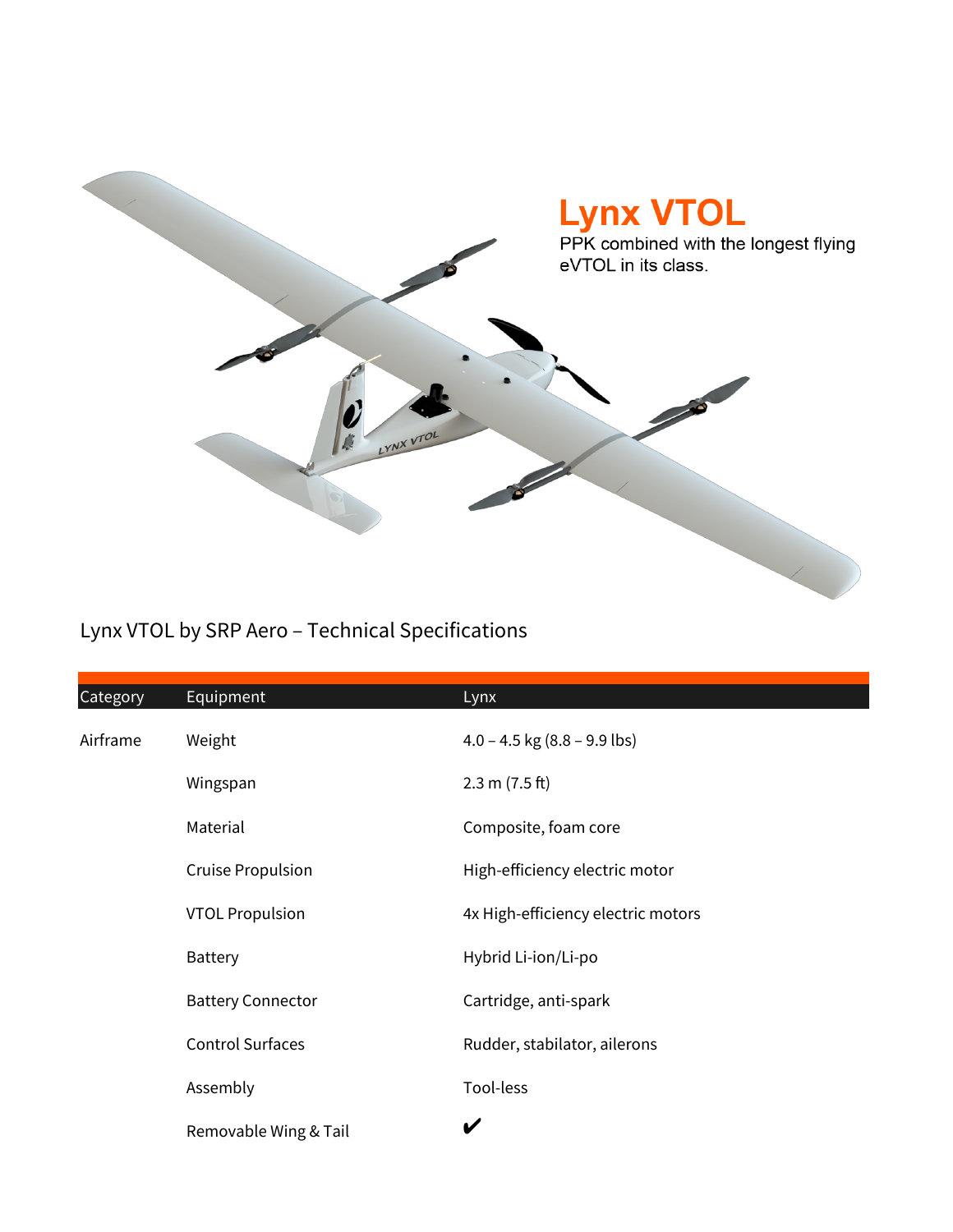| Performance Takeoff |                                  | Vertical                                              |
|---------------------|----------------------------------|-------------------------------------------------------|
|                     | Landing                          | Vertical                                              |
|                     | Landing Accuracy                 | 2 m (6.5 ft)                                          |
|                     | <b>Cruise Speed</b>              | 17 m/s (38 mph)                                       |
|                     | <b>Wind Limit</b>                | 10 m/s (20 knots)                                     |
|                     | <b>Flight Time</b>               | Up to 2 hour(s) with Standard Mapping Payload         |
| Radio               | Live Telemetry                   | V                                                     |
|                     | Telemetry Radio Range            | Line-of-sight (LOS)                                   |
|                     | <b>Telemetry Frequency</b>       | 915 MHz                                               |
| Autopilot           | Hardware                         | Pixhawk 2.1 Cube with Lynx carrier board              |
|                     | Sensors                          | 1 fixed IMU, 2 vibration isolated and heated IMUs     |
|                     |                                  | 2 Barometers, airspeed sensor, magnetometer           |
|                     |                                  | L1/L2 PPK capable GNSS                                |
|                     |                                  | Rangefinder                                           |
|                     | Firmware                         | ArduPlane                                             |
|                     | Autonomous Flight Modes          | Takeoff, landing, waypoint navigation, survey, loiter |
|                     | <b>Autopilot Assisted Flight</b> |                                                       |
|                     | Lost-Link Failsafe               |                                                       |
|                     | Low Battery Failsafe             |                                                       |
|                     | Flight Data Logger               |                                                       |
| <b>GNSS</b>         | Hardware                         | Septentrio AsteRx-m2                                  |
|                     | Constellation                    | GPS, GLONASS, Galileo, BeiDou, SBAS, QZSS             |
|                     | Frequency                        | L1/L2                                                 |
|                     | PPK Option                       | V                                                     |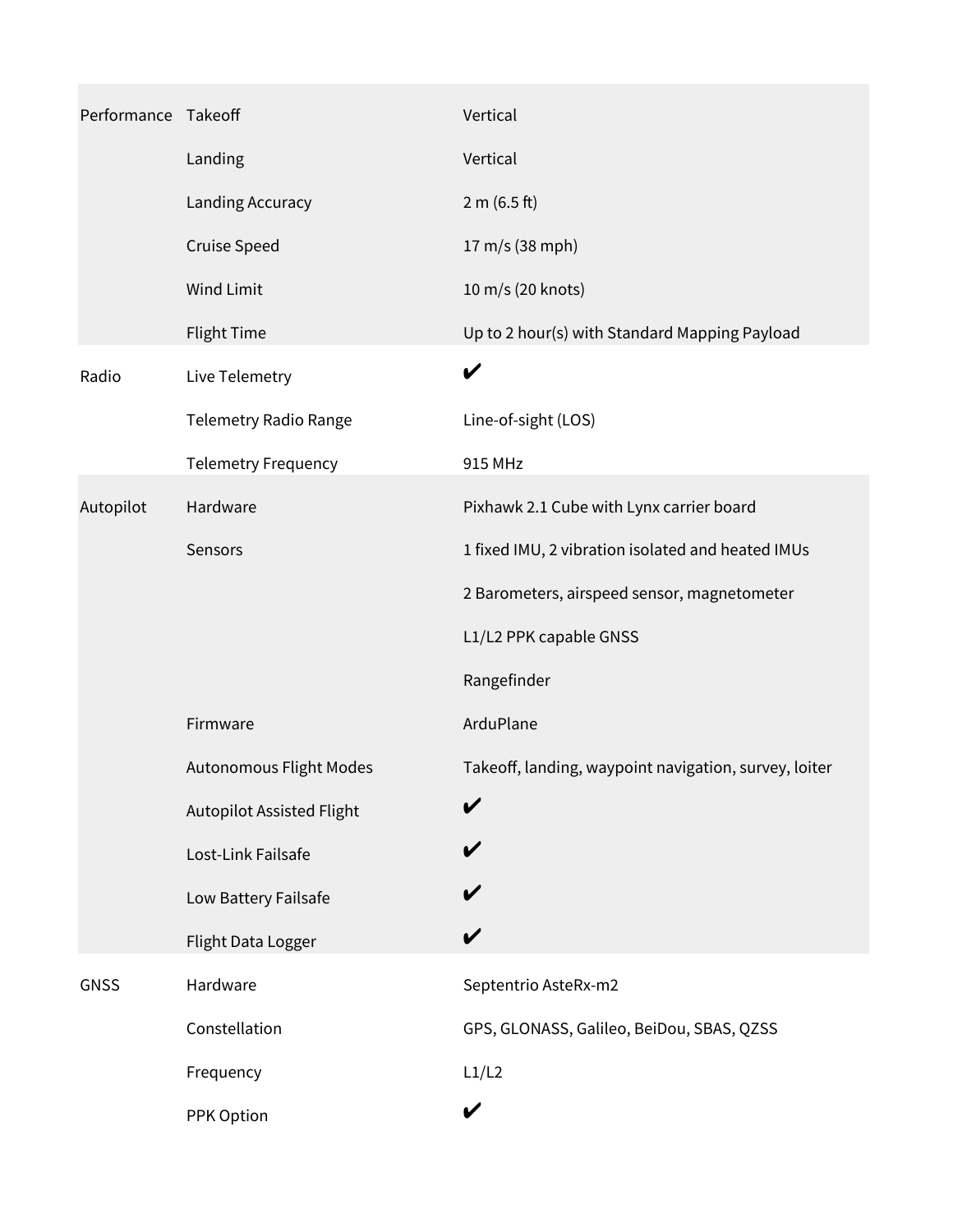|             | Mapping Horizontal (XY) Accuracy    | Down to 3.6 cm RMSE with PPK (post-processed model)    |
|-------------|-------------------------------------|--------------------------------------------------------|
|             | Mapping Vertical (Z) Accuracy       | Down to 3.6 cm RMSE with PPK (post-processed model)    |
| GCS         | <b>Ground Control Station</b>       | Swift GCS                                              |
|             | Compatibility                       | Windows, Linux                                         |
|             | <b>Built-In Checklist</b>           | V                                                      |
|             | <b>Automated Preflight Steps</b>    | V                                                      |
|             | Touchscreen Optimized               | V                                                      |
|             | <b>Automatic Survey Grids</b>       |                                                        |
|             | <b>KML Overlay Import</b>           | V                                                      |
|             | <b>Terrain Data Visualization</b>   | V                                                      |
| Payloads    | Payload Capacity                    | 500 g (1.1 lbs)                                        |
|             | Swappable Cameras                   | V                                                      |
|             | <b>Automatic Camera Triggering</b>  | V                                                      |
|             | Visible                             | Sony 24 MP RGB APS-C sensor   20mm lens                |
|             | Multispectral (Vegetation Analysis) | MicaSense RedEdge-M (RGB, RE, NIR spectral bands)      |
|             | Live Video                          | EO/IR 2 axis zoom gimbal (under development)           |
|             | Example Ground Resolution (GSD)     | 1.76 cm/px - 24 MP @ 90 m AGL (300 ft)                 |
|             |                                     | 2.34 cm/px - 24 MP @ 120 m AGL (400 ft)                |
|             |                                     | 8.0 cm/px - Multispectral @ 120 m AGL                  |
|             | <b>Example Ground Coverage</b>      | 4 sq km (1000 acres) - 24 MP @ 120 m AGL (65% sidelap) |
| Geo-Tagging | Non-PPK                             | Swift GCS                                              |
|             | <b>PPK</b>                          | Septentrio Geotagz                                     |
|             | Output                              | CSV file, EXIF metadata                                |
|             | Compatibility                       | Common photogrammetry software (Agisoft, Pix4D, etc.)  |